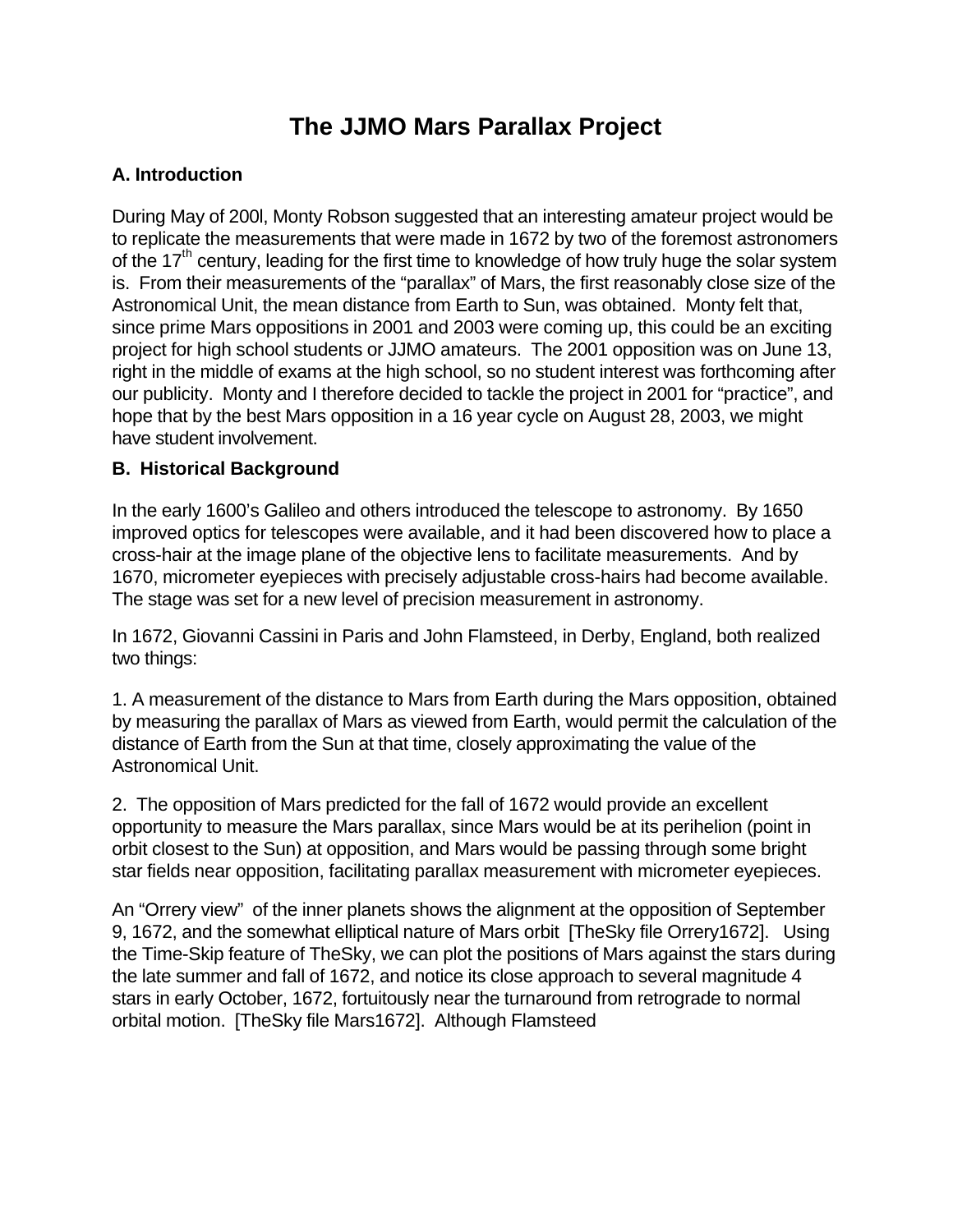TheSky file Orrery1672, @ 9/9/1672 Mars opposition



"Orrery View" of inner solar system at the 9/9/1672 opposition of Mars.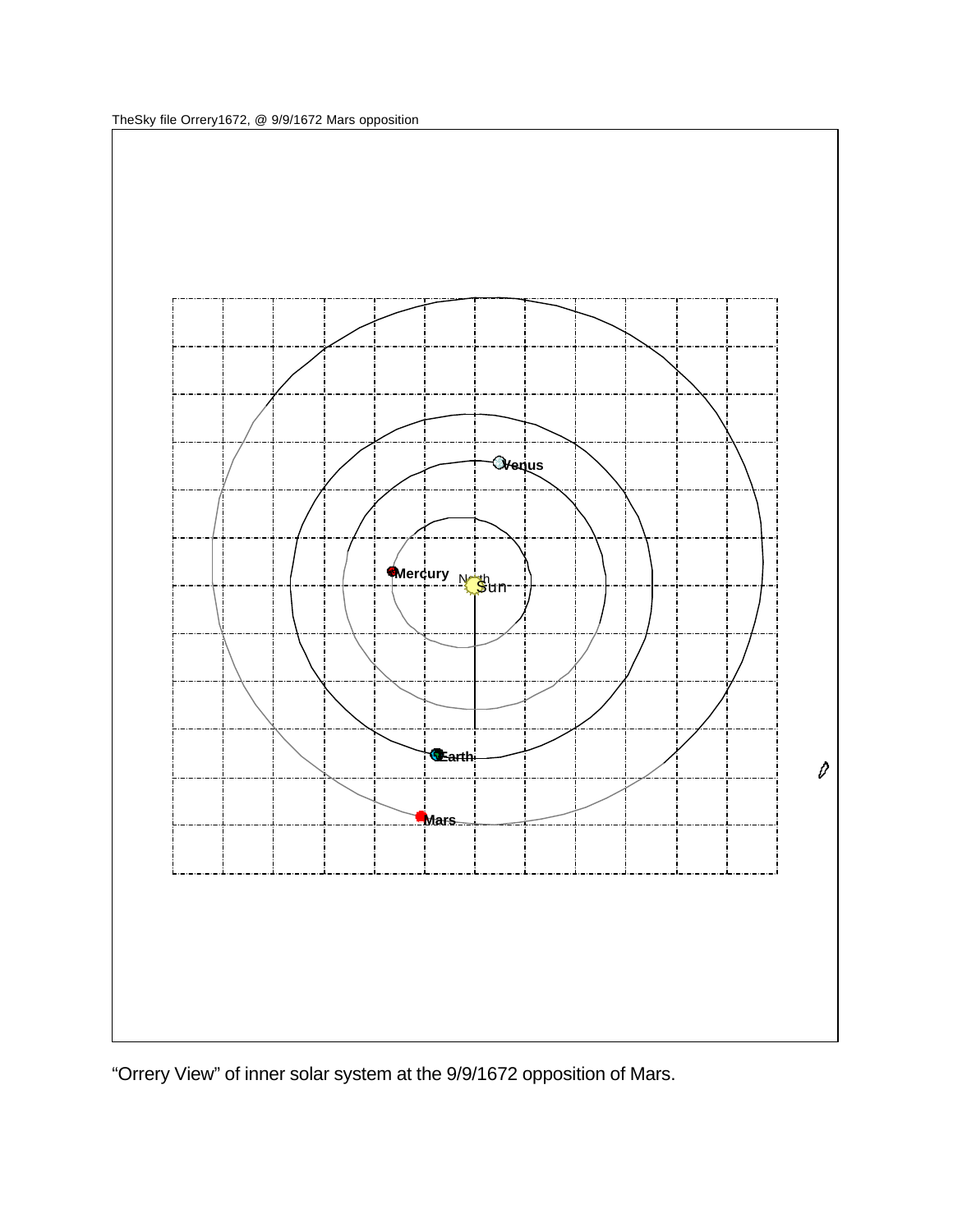TheSky file Mars1672



1672 retrograde motion of Mars around the 9/9/1672 opposition.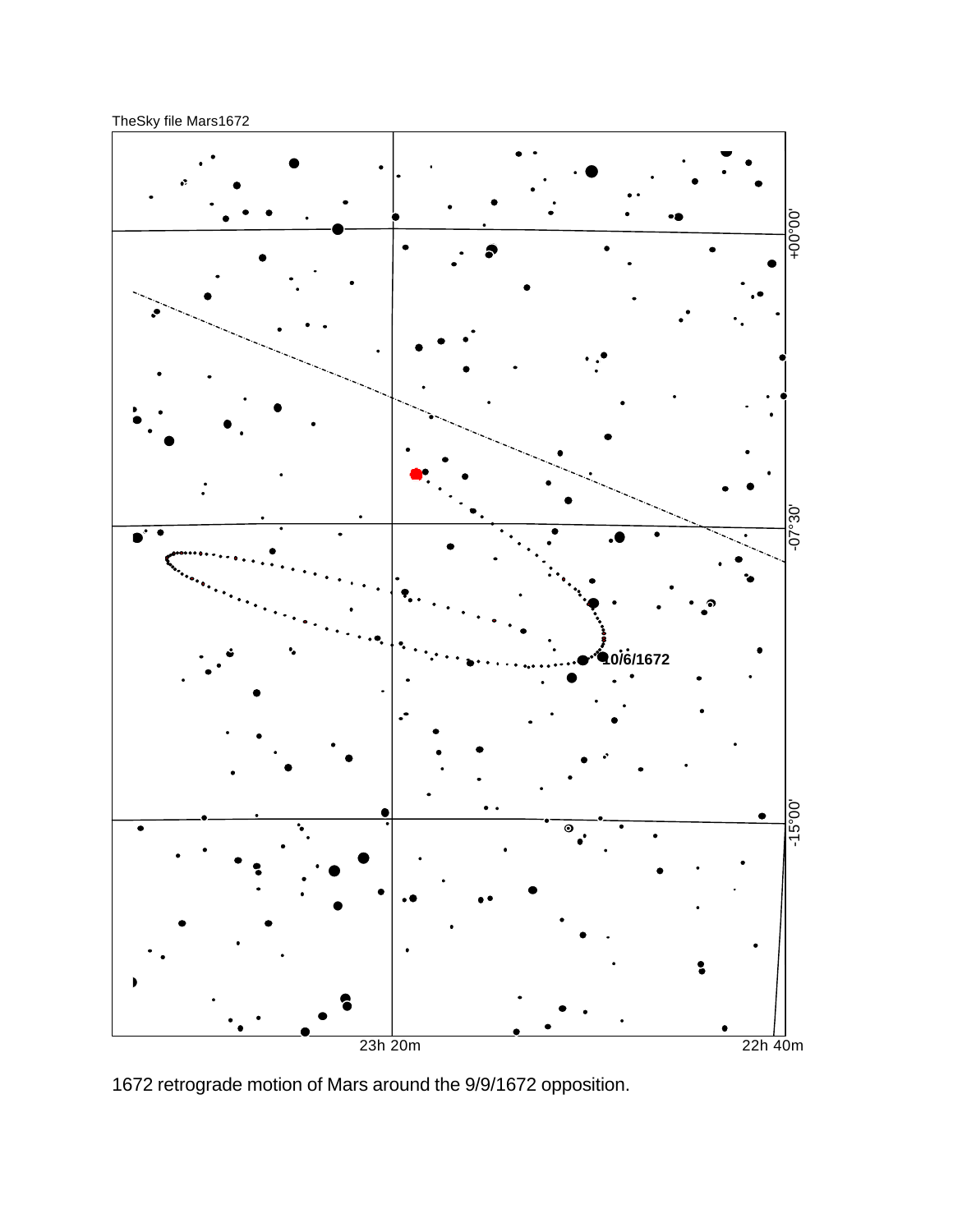and Cassini did not have a computer running TheSky, their intimate familiarity with the heavens allowed them to predict this trajectory.

At this point we need to define with some precision what "parallax" is and how it can be observed and measured. Just as the speed seen on an ordinary pointer-and-scale speedometer appears to be different when viewed from the passenger seat or the drivers seat, due to the spacing between the pointer and the scale, so to does the position of a nearby celestial object with respect to the very distant stars depend on the viewing position. We call this phenomenon parallax. The figure below depicts (NOT TO SCALE) two lines of sight [1 and 2 ] from Earth to Mars near the Mars opposition. Using a much more distant star for our reference, we see that Mars APPEARS to be separated from the star by an angular separation  $\alpha$  from position 1, and by an angular separation  $\beta$  from position 2. We will define the parallax angle to be angle p in the diagram, and notice from geometry that angle  $p = \alpha - \beta$ , since the dotted lines, representing the direction of the very distant star, are parallel. If d is the distance from Earth to Mars, and D is the separation between the two observing points on Earth, we should be able to use geometry to calculate d if we know D and can measure angle p (see section C below.).





Even with micrometer eyepieces, Cassini and Flamsteed knew that the small angle p would be very hard to measure (the parallax for Mars turns out to be just a few arcseconds!). In order to improve the chances for success, d should be as small as possible (i.e., Mars should be at perihelion, as near to Earth orbit as possible), and D should be as large as possible (but no larger than Earth's diameter!). The opposition of 1672 insured a d at perihelion. But Cassini and Flamsteed used different techniques to obtain a large observation separation D. Cassini sent a colleague to French-controlled Cayenne Island off the coast of South America and just North of the equator about a year before the Mars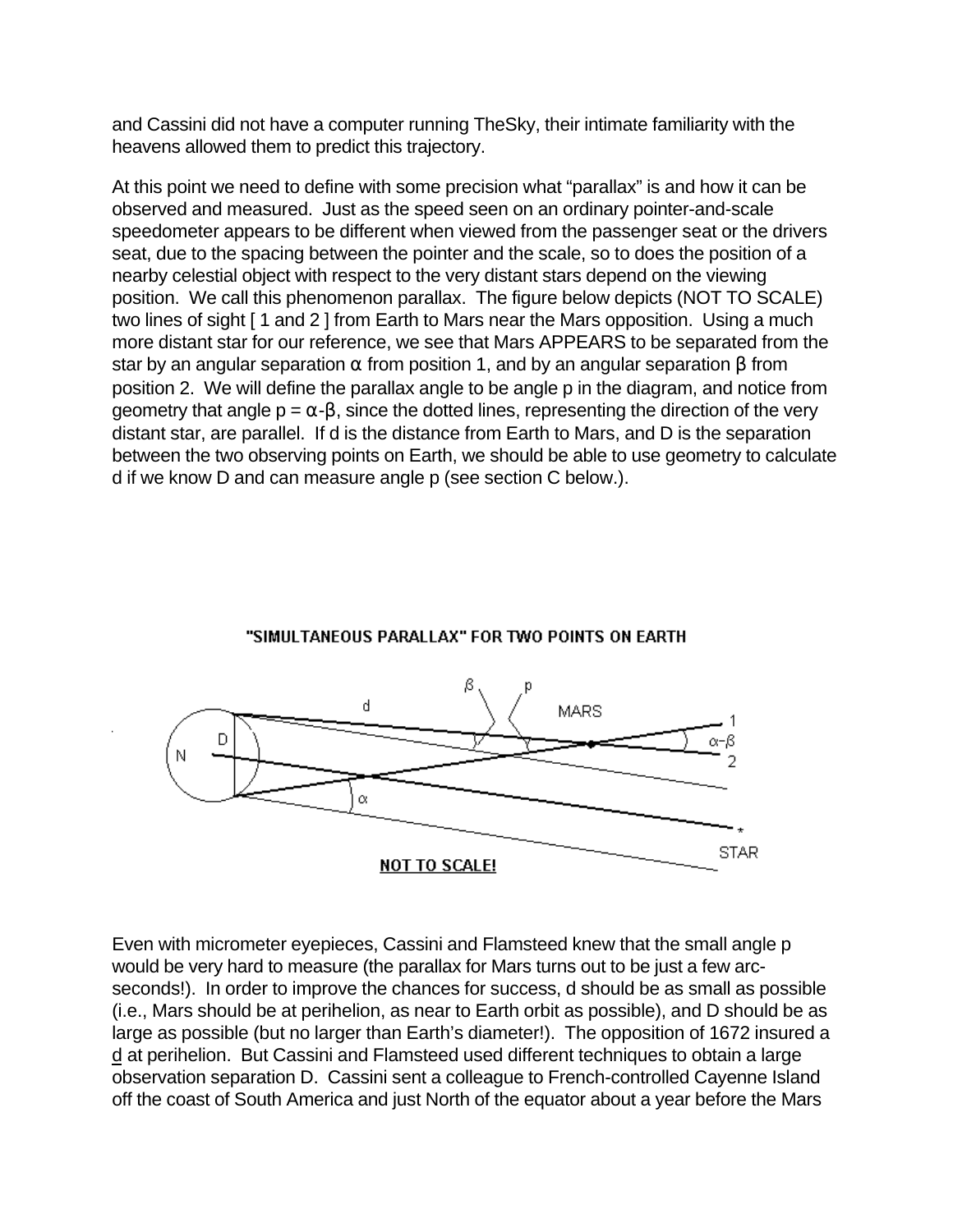opposition, with instructions to make a number of astronomical measurements, including the exact latitude and longitude of the island so that D could be calculated, and the angular separation of Mars from a specified bright star at a specified time. Cassini measured the same angular separation at the same time in Paris, and then waited nearly a year for his colleague to return with his data!

Flamsteed decided to make all measurements himself in one night at Derby, taking one sighting early in the evening (sighting 1) and another the next morning (sighting 2) after the Earth had rotated to create the observation separation D. But the price to be paid for such a solo performance (which insures that the same experimental bias exists for both measurements, made by one individual with one instrument) is that Mars moves in its orbit during the hours between the two measurements. And the angular distance Mars moves is usually MUCH larger than the sought-after parallax angle. So a series of measurements must also be made to measure precisely the motion of Mars in Right Ascension (RA) at the time of parallax measurements.

The measurement of parallax from one location is called "diurnal parallax". Diagrammatically, we have the following situation:



"DIURNAL PARALLAX" OF MARS FROM ONE POINT ON EARTH, AT TWO TIMES

Here  $\alpha$  is the angular separation between Mars and the comparison star for observation 1,  $β$  is the angular separation for later observation 2, and  $θ$  is the angular "proper motion" distance Mars has moved in RA during the time between observations 1 and 2. Using some geometry on the triangle shown, one can show that the parallax angle is:  $p = \pi \theta$  -  $(\pi - \alpha + \beta) = \alpha - \beta - \theta$ .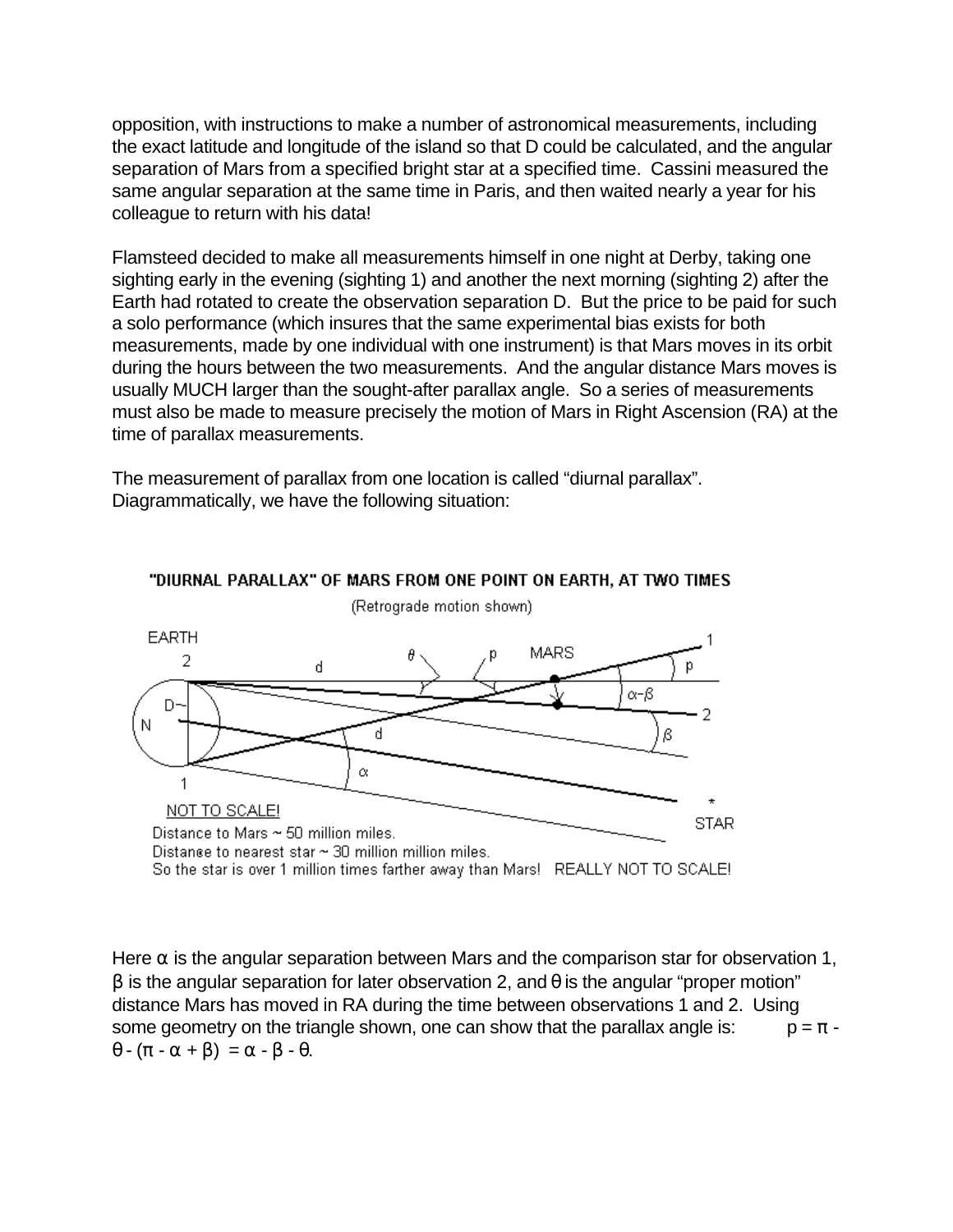Reportedly, Flamsteed made angular separation measurements between Mars and two of the three nearby magnitude 4 stars visible on 10/6/72, probably SAO 146620 and SAO 146598.

But here we notice the luck and shrewdness of Flamsteed – on the night of October 6, 1672 when he took his measurements, Mars was virtually at its retrograde turnaround, which means that its RA motion was almost zero! So Flamsteed had very little in the way of a proper motion correction to make. Measurements taken at opposition some four weeks earlier would have had large proper motions, so that one would be subtracting large numbers to find the small parallax angle as the difference. The good experimenter must take every advantage he can in order to wrest good data from Mother Nature! Flamsteed knew it is not good to have to obtain a result that is the difference of two large numbers, each with some measurement error. The uncertainty in the result can be larger than the resulting value itself! And remember, Cassini and Flamsteed were using pendulum clocks to measure time – without motor drives on their telescopes, there was plenty of uncertainty.

In 1673, both Cassini and Flamsteed reported that, based on their measurement of the parallax of Mars, the distance from Earth to Sun was estimated to be 87,000,000 miles. For the first time, astronomers had a true vision of the size of the solar system!

#### **C. Mathematical Background**

1. Finding the distance to Mars, d, from the measured parallax angle, p:



For a parallax measurement baseline D, trigonometry says

 $sin(p/2) = (D/2)/d$ , so  $d = D/[2 \cdot sin(p/2)]$ .

But for d >> D and thus very small angles p, it can be shown that if we measure the angle in radians,

 $sin(p/2) \approx p/2$ , and finally  $d \approx D/p$ (radians).

[Note that this is equivalent to saying that for a very large radius, the baseline D is very nearly the same length as the arc length S of a circle of radius d, with  $S = d \cdot p(\text{rad.})$ .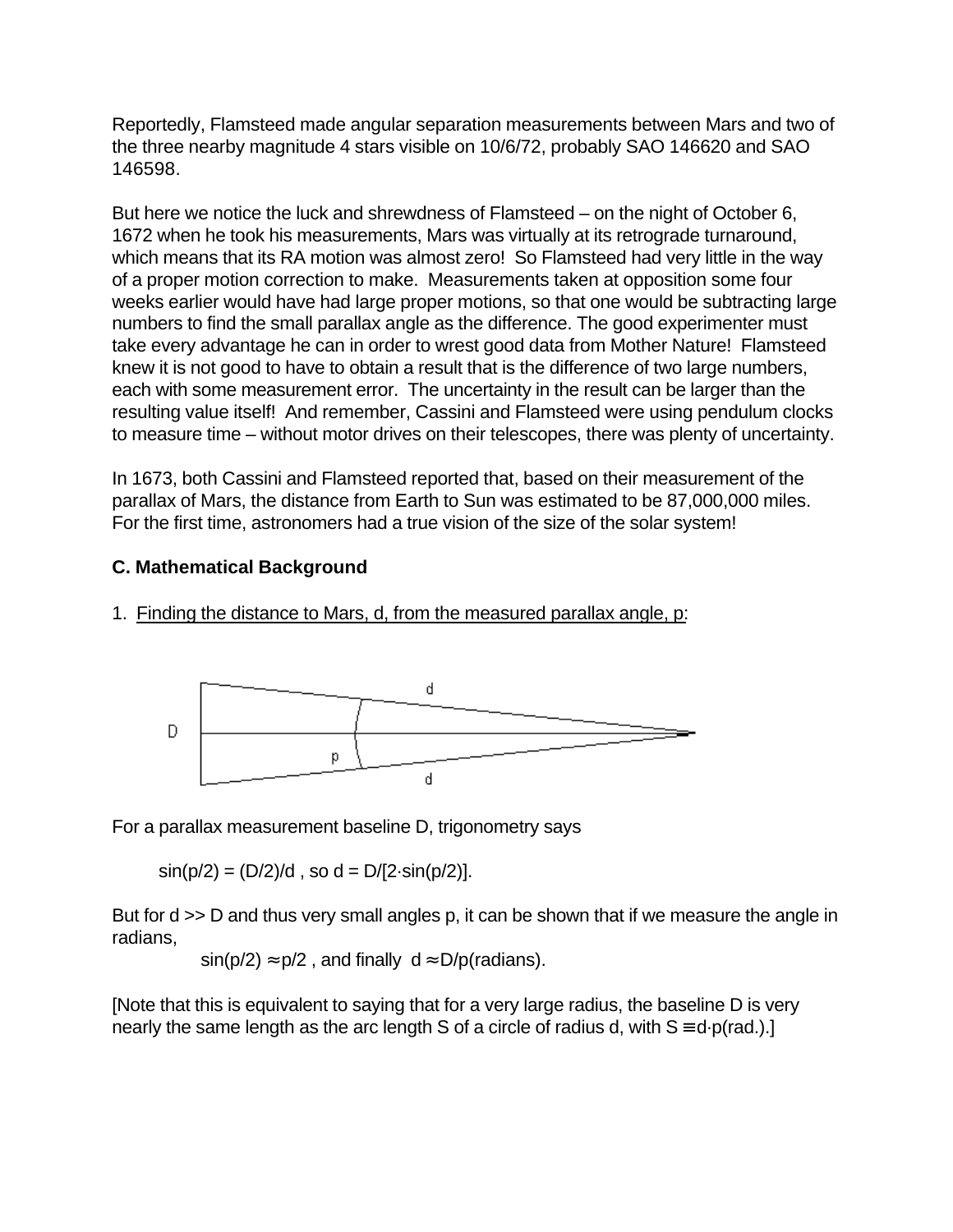2. Finding the distance from Earth to Sun (the Astronomical Unit) from the measured distance to Mars at a perihelion opposition and Kepler's Third Law.



Kepler's Third Law of planetary motion, later shown by Newton to apply to all satellite orbital motions, states that

 $R^3 = kT^2$  for Earth, and  $[\sqrt{r^2 + 4} + 3]$  for Mars, where k is a numerical constant and

T = period of Earth's orbit = 365.25 days,  $\Im$  = period of Mars orbit = 686.95 days, and e = eccentricity of Mars orbit = 0.09341. Note that  $(1-e)^3$  = 0.74513.

If we divide one equation into the other and then note that  $R = R + d$ , we obtain

$$
(\text{R/R})^3 = [(\text{R+d})/\text{R}]^3 = [1 + (\text{d/R})]^3 = 1 + (\text{d/R})^3 + 3(\text{d/R})^2 + 3(\text{d/R}) = 0.74513 \cdot (3/\text{T})^2
$$

Substituting the numerical values for  $\Im$  and T, and letting  $d/R = x$ , we recognize the equation for a cubic polynomial

$$
x^3 + 3x^2 + 3x = 1.6357.
$$

This cubic equation can be solved graphically or by using other techniques. The only real solution is

$$
x = d/R = 0.3813
$$
, or  $R = d/0.3813 = 2.622 \text{ d}$ 

So if we can measure the distance d of Mars from Earth, we can calculate the distance from Earth to the Sun, R, known as the Astronomical Unit.

#### **D. The JJMO "Mars Parallax Project"**

After we decided to attempt to replicate the 1672 measurements, Monty selected the "simultaneous parallax" method of Cassini, and I undertook the "diurnal parallax" method of Flamsteed. In preparation I purchased a Meade 9 mm Plossel eyepiece with an illuminated micrometer reticle carrying double cross-hairs. Since the adjustment knobs had no dials, I adapted a turns-counting dial with 50 divisions per turn to one of the adjustment screws, and by the week of June 27, 2001, some two weeks after the 2001 opposition, I was able to get a series of semi-clear nights and take some preliminary data on Mars-Star separations and on Mars proper motion. The procedure was as follows: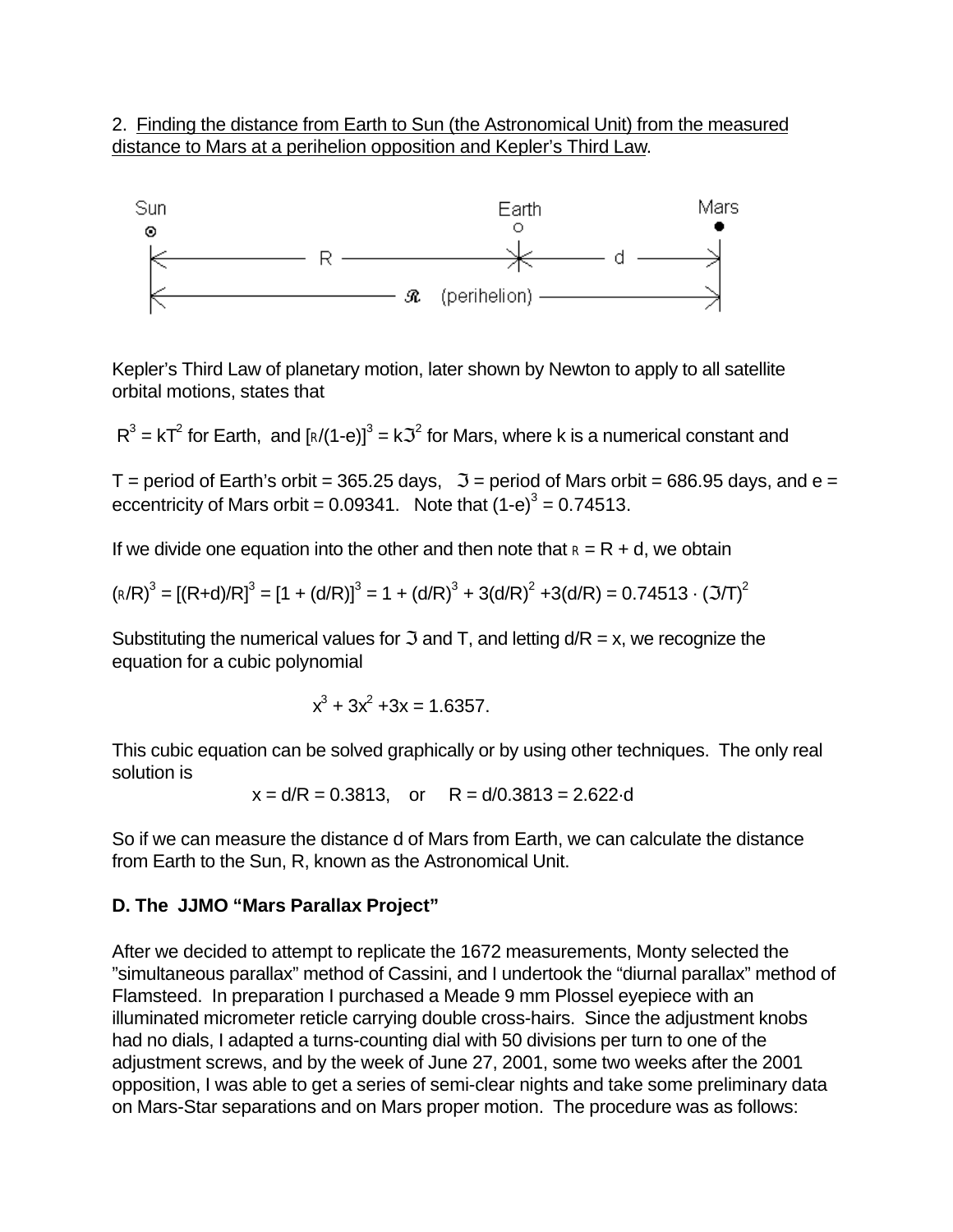1. Using a small (90 mm, F = 1000 mm) dedicated and untouched refractor at home, equipped with Bob Lambert's unmodified micrometer eyepiece, the angular retrograde motion of Mars among the stars was measured by timing when Mars aligned with the cross-hairs each night, near the transit time of Mars. A sidereal day correction is made to obtain the angular rate, in arc-minutes/hour ('/h), for Mars. These daily measurements, which change slowly, are then graphically interpolated to the times of the parallax measurements on the night of 6/27/2001. I simply used the rate interpolated to the transit time for 6/27.

2. The measurement of the angular parallax + proper motion (angle  $(\alpha - \beta)$ ) above) for Mars is made using the JJMO Takahashi 106 mm,  $F = 530$  mm refractor, with the specially adapted 9 mm eyepiece. With this combination, the range of adjustment of the cross-hairs represents about 20' of angle in the sky, and takes about 4 to 5 turns of the adjusting screw. For the 6/27 measurements, the dial was simply held steady with one hand while the knob was adjusted, a reading taken, the knob adjusted again, and another reading taken – a procedure that is prone to reading errors.

The parallax + proper motion measurement consists of using the micrometer eyepiece to measure the angular separation in RA between Mars and a star that is within the 20' range of the micrometer. This measurement (actually a series of measurements) is made at some time interval before the Mars transit, and then again at the same time interval after the transit, in order to minimize atmospheric refraction effects. The earth's rotation between the two series of measurements produces the baseline distance D, which can be calculated from the overall time elapsed, latitude of observations, and the radius of the earth.

3. The measurement procedure also includes calibrating the micrometer eyepiece by measuring the angular separation between two stars of known separation (again, < 20') and measuring the number of turns of separation to the nearest 0.01 turn. To make this measurement the measurement cross hairs must be aligned perpendicular to the line connecting the two stars, of course. After the calibration, the measurement cross-hairs are aligned parallel to the RA axis by centering on Mars, say, and then scanning in declination while rotating the eyepiece as required to make the object stay between the double crosshairs for the entire field of view. Then one can make Mars to star separation-in-RA measurements.

 The "Orrery View" on the next page shows that the opposition of 2001 was not very well aligned with the perihelion of Mars, and on the page following that we see that by the time our jury-rigged micrometer eyepiece was ready and cloudy skies dissipated, we were forced to use a magnitude 6 star for parallax comparison measurements, and a nearby magnitude 7.5 star to calibrate the eyepiece in arcseconds.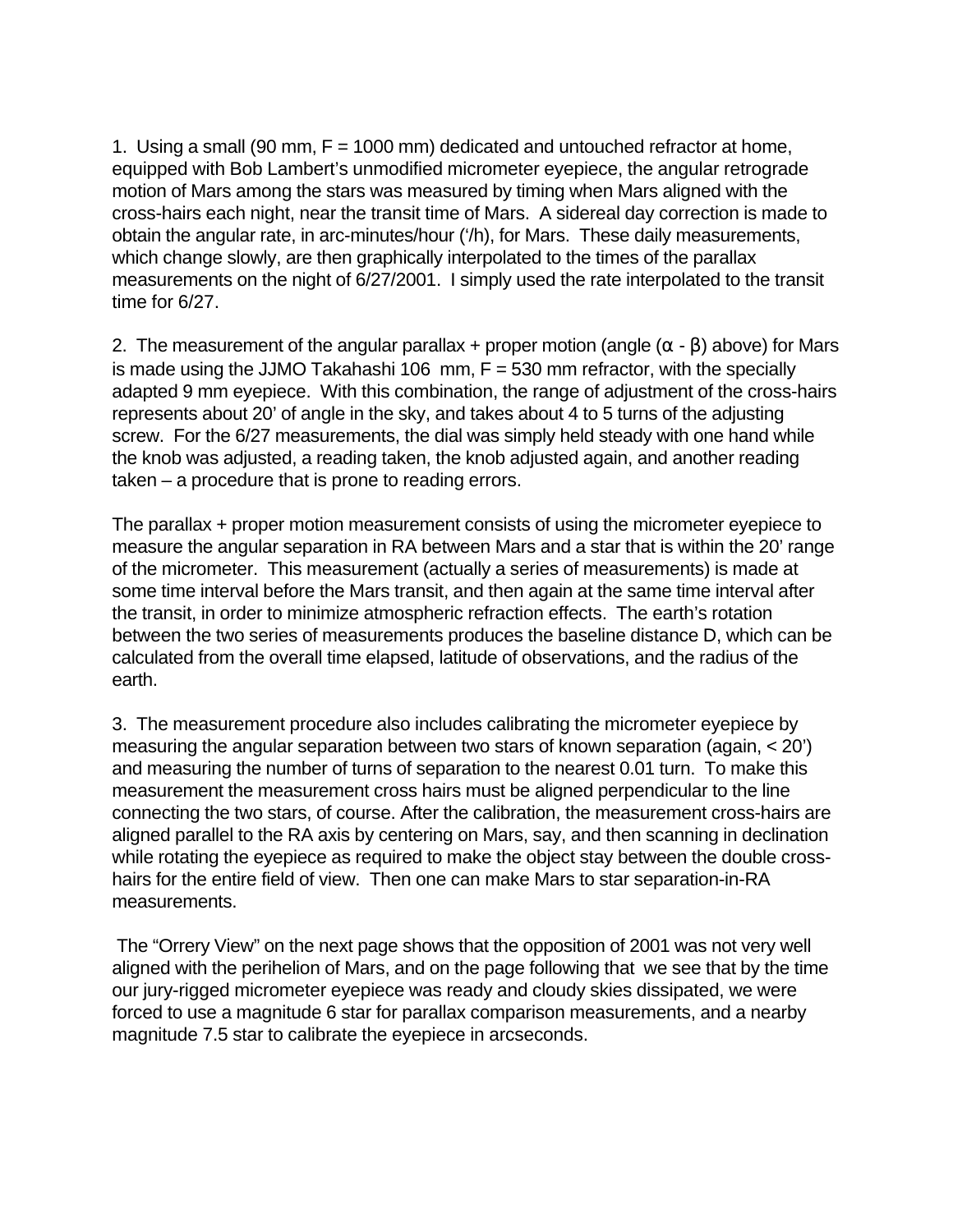TheSky file Orrery2001, @ 6/27/2001



"Orrery View" of inner solar system during the JJMO measurements of 6/27/01.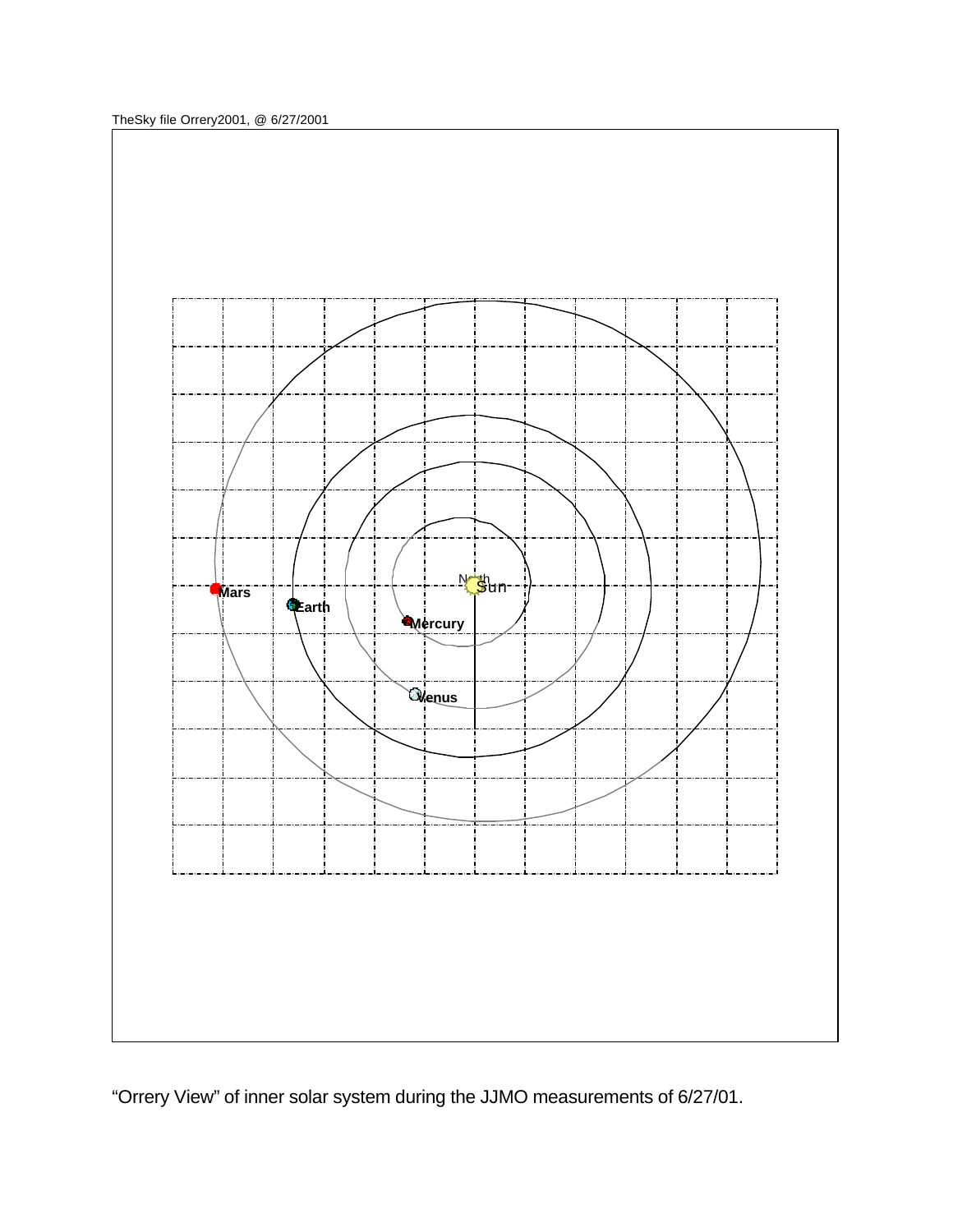TheSky file Mars2001



2001 Retrograde motion of Mars, near the 6/13/01 opposition.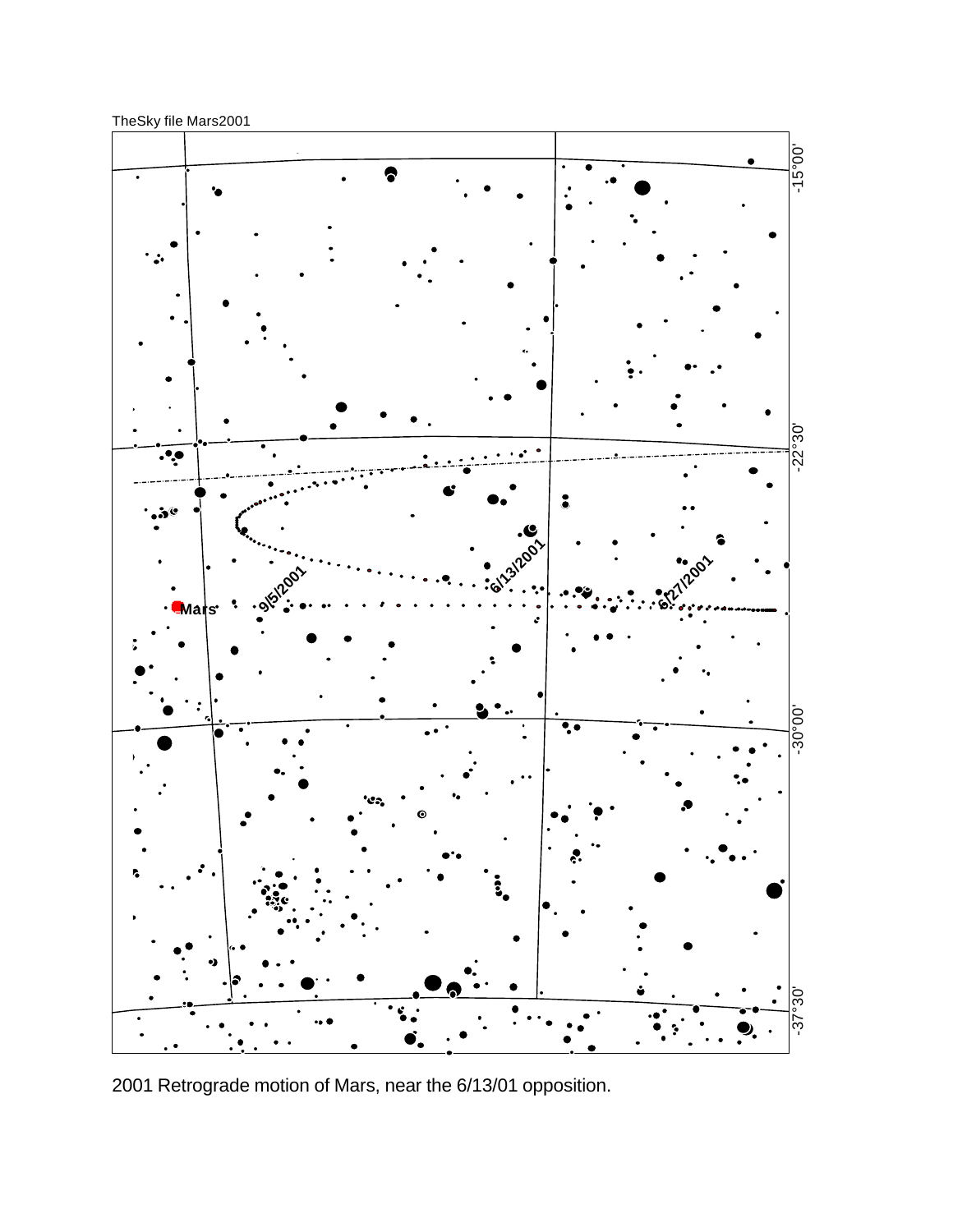On the night of 6/27/01 a series of separation measurements were taken about 1  $\frac{1}{2}$  hours before and after the ~11:30 PM EDT transit of Mars. Five sets that are most nearly at equal before and after times have been analyzed and are summarized in the two tables at the top of the last page. The second (center) table shows the raw micrometer dial readings and the resulting calibrated values of  $\alpha$ ,  $\beta$ , and their difference, while the top table uses these values and the chord and Mars proper motion,  $θ$ , resulting from the given time intervals between measurements to calculate the parallax angle, p, and its associated distance to Mars. Although 2 of the 5 measurements yield values of p within 30% of the correct value, the overall average of the 5 is nearly three times the correct value or 300% off.

To check these results, we simulated our measurements by using the Right Ascension of Mars (as observed from the JJMO at the times of our measurements) that can be obtained from the JPL HORIZONS program. By taking the difference between these RA values for Mars, and the known RA for comparison star SAO 185033, we calculated the angles  $\alpha$  and β at the times of our data, and again using our own measurements of the Mars proper motion, θ, we obtained a simulated parallax angle based on the JPL ephemerides. The results of this simulation are shown in the bottom table on the last page. In each case, we now get consistent values of p that are close to the correct value (near 11'') for 6/27/01.

Using the JPL data as a guide, one can further analyze our experimental data, and infer the following:

1. There is substantial scatter in the data, almost certainly due to the fact that the turnscounting dial was not rigidly connected to the eyepiece during the measurements. The  $\alpha$ measurement for data point 3 is very far off, and this datum should be rejected.

2. The dial calibration appears to be too low at 278"/turn, and in fact the discrepancy seems to be larger for the  $\beta$  measurements (later) than the  $\alpha$  measurements. If the calibration is changed by about 10% and 5% respectively, an average parallax close to the correct value can be obtained. Why the calibration should depend on time/direction of observation is unclear, and makes this hypothesis suspect.

Based on these preliminary results and analysis, a bracket to rigidly mount a Starrett micrometer head (with 0.0001 inch resolution) to the eyepiece has been designed and fabricated (with the help of Don Ross and Tony Vell), so that the reading precision will be about 1 arcsecond per 0.0001 inch.

Other procedural changes being adopted are:

1. Dial calibrations will be done at both sets of measurements (early and late).

2. Each data set (early and late) should have 10 or so individual measurements, and the time of each should be recorded to within 10 sec. (6/27 data was within  $\sim$  1min.!)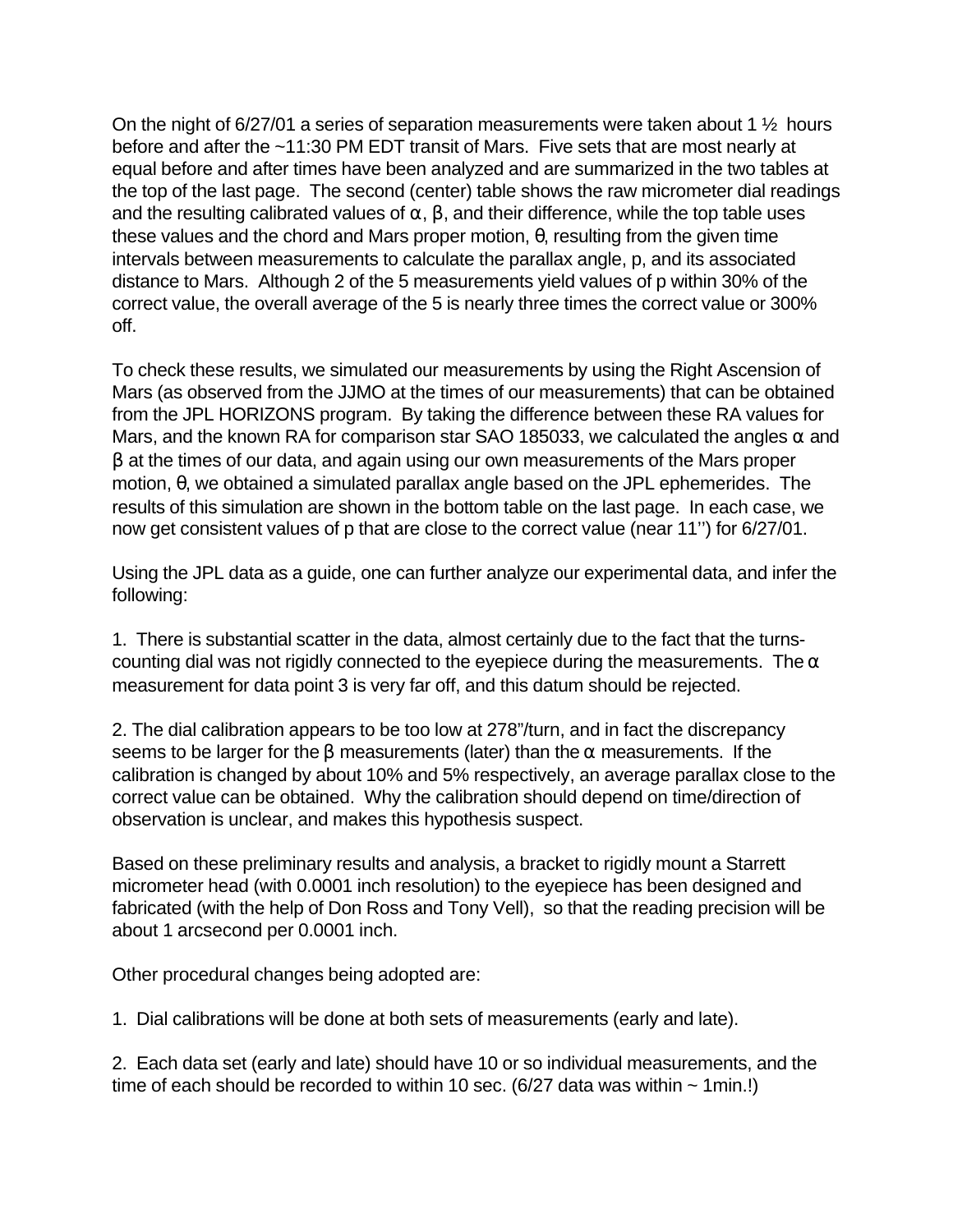3. The timing measurements for Mars proper motion in 2001 were taken from GPS readings, and are good to within about 1-2 sec. we believe. We will now make these measurements while recording the Canadian standard time station CSU (or the US station WWV) and should obtain 1/4 sec. precision in this way.

Experimentation is also being done to determine if our calibration techniques are accurate and adequate. It also appears that reproducible placement of the eye to the eyepiece and rigid connection of the eyepiece to the telescope (adapters) are important.

## **E. The JJMO "Mars Parallax" Project – Part II**

While the 6/13/01 opposition of Mars was a very good one in that it occurred near the perihelion of Mars orbit, making the parallax angle relatively larger and giving us a very bright, large object to view, the opposition of 8/28/03 should be even better. Mars will be very close to perihelion and significantly closer to Earth (about 35 million miles, vs. about 42 million in 2001), its magnitude will be -2.9 (vs. -2.3 in 2001), and the diameter of its disk viewed from Earth will be 25% larger (25 arc sec vs. 21 arc sec). In addition, Mars will be substantially higher in the sky -- altitude of 31° instead of the relatively low 21° in 2001. All in all, the viewing of Mars will be about as good as it gets.

The "Orrery View" of the solar system on the next page shows that the opposition of 2003 is almost perfectly aligned with the perihelion of Mars. On the page following that the star field along the retrograde path of Mars is shown. Once again, as in 1672, Mars will be traveling through Aquarius, on a retrograde path very similar to its path then. But it will not come close to the three bright stars used by Cassini and Flamsteed this time. It comes within 31' of a magnitude 4 star on July 15, some six weeks prior to opposition (although separation is 31', the RA separation is very small, making it possible for us to measure with the micrometer eyepiece, whose field of view is about 50'). But after that Mars comes close to only magnitude 7 stars for the next 2-3 months. Cassini and Flamsteed were very lucky in 1672, as well as very talented!

With the improvements in apparatus and technique developed in 2001, we hope to remeasure the Astronomical Unit to within ±20% during the 2003 opposition.

-----------------------------------------------------------------------------------------------------------------

References (can be found in the JJMO Robson Library):

Van Helden, Albert, "Measuring The Universe: Cosmic Dimensions from Aristarchus to Halley", 1985. A copy of chapters 9-12 is in the Robson Library. Chapter 12 is an excellent description of the 1672 measurements of Flamsteed, Cassini, and Richter.

Web, Stephen, "Measuring The Universe: The Cosmological Distance Ladder" 1999. Contains a good description of the Cassini and Flamsteed measurements.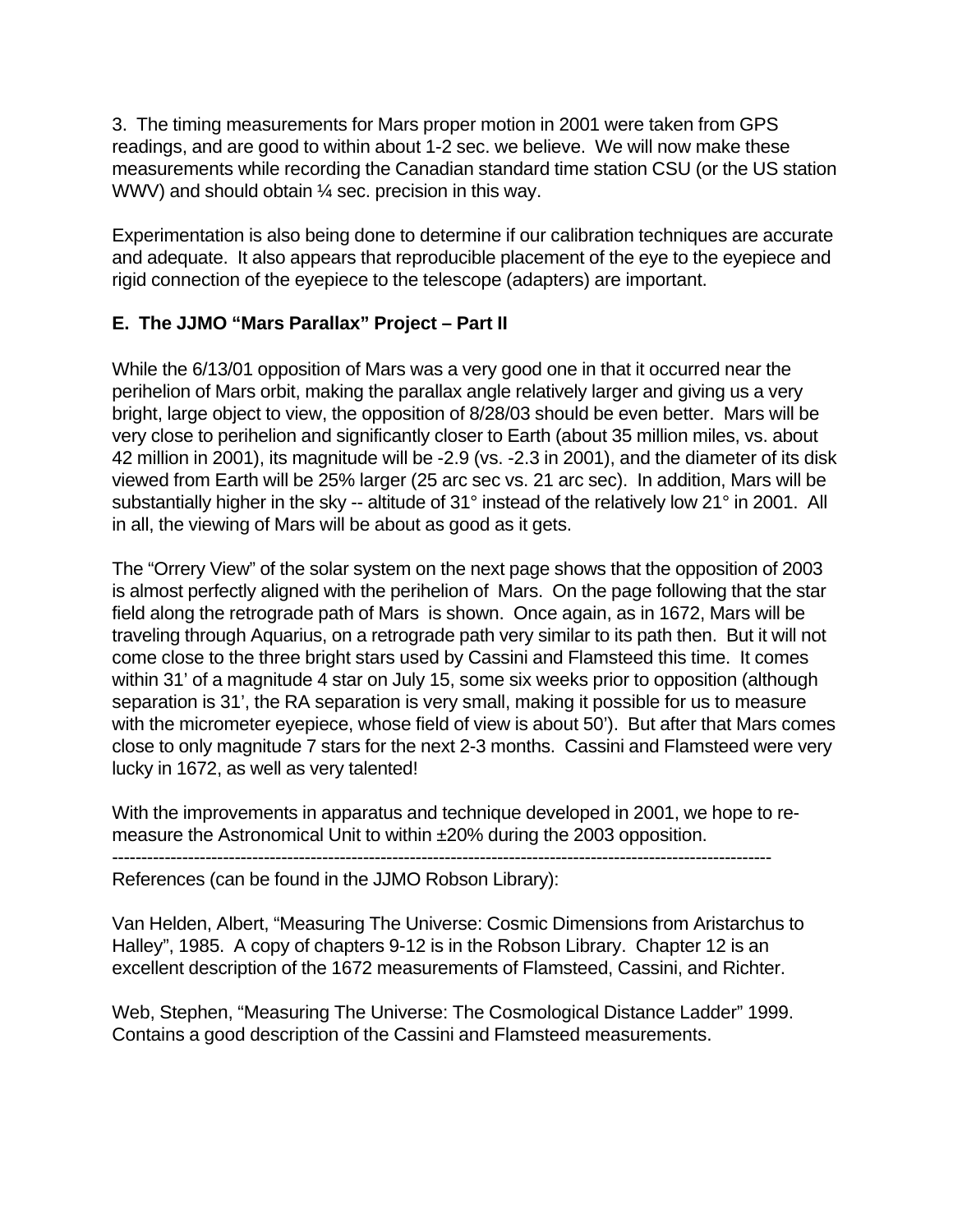TheSky file Orrery2003, @ 8/28/2003 Mars opposition



"Orrery View" of the solar system at the 8/28/2003 Mars opposition.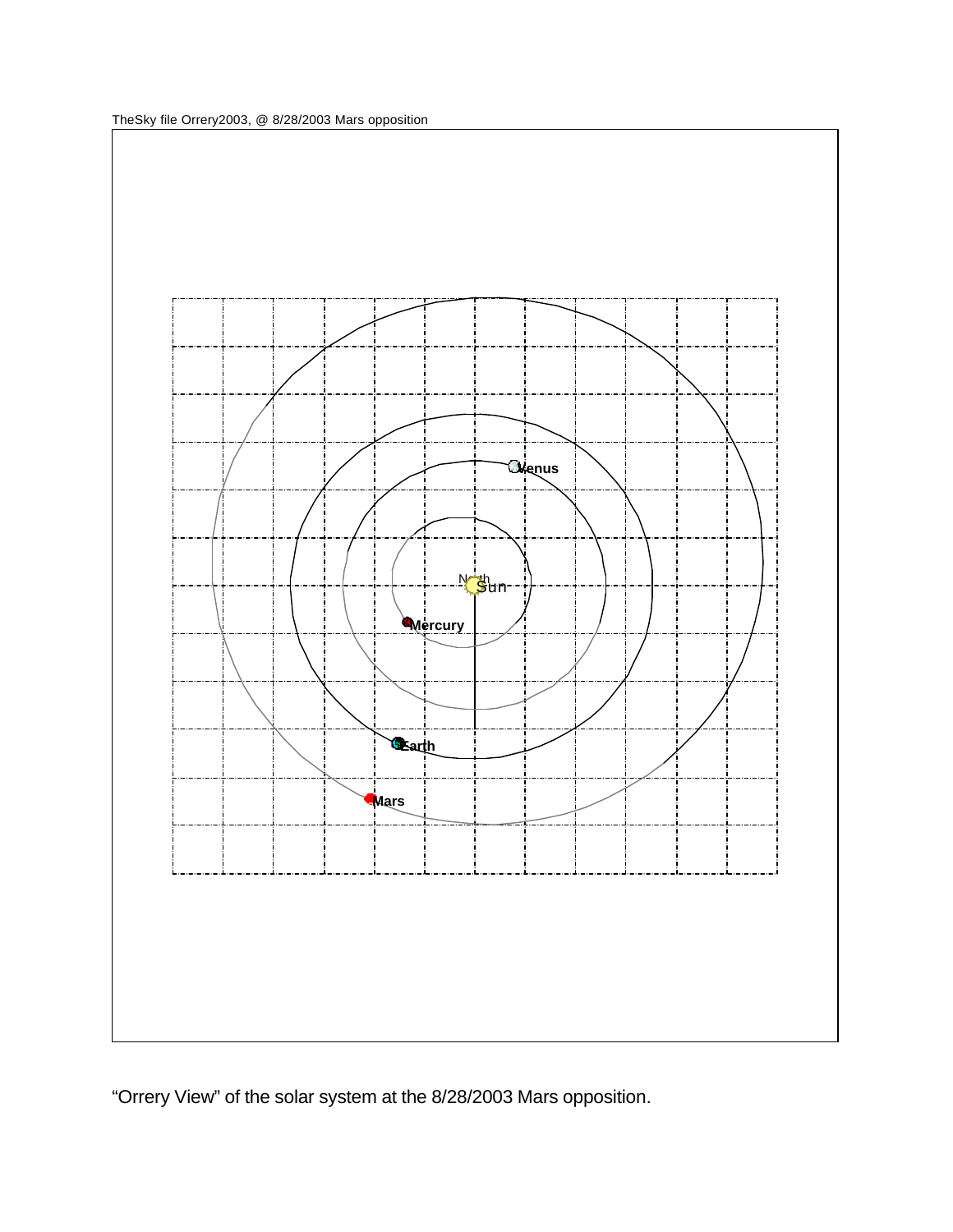TheSky file Mars2003



Some measurement opportunities during the 2003 opposition of 8/28/2003.